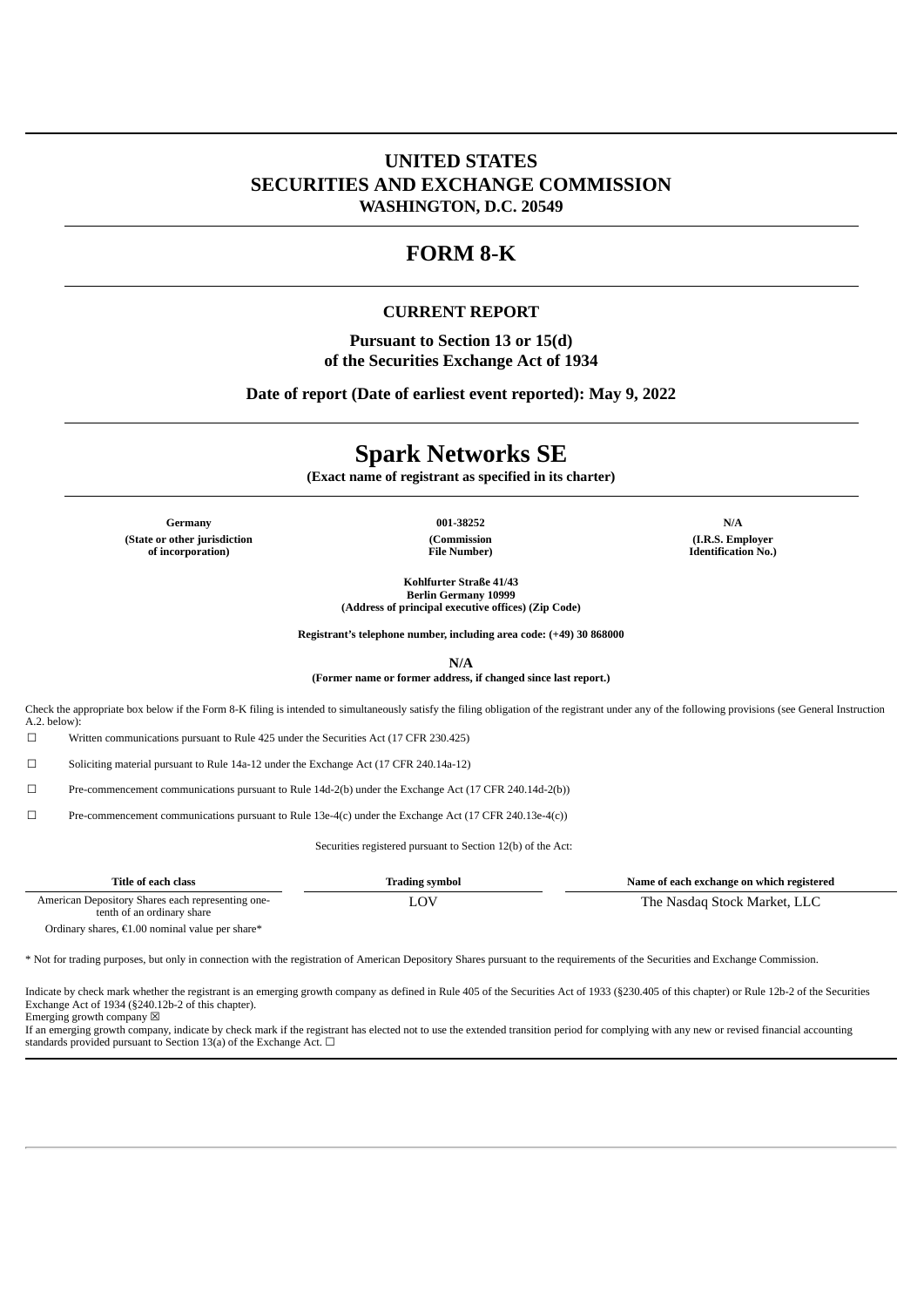#### **Item 2.02 Results of Operations and Financial Condition**

On May 9, 2022, Spark Networks SE issued a press release reporting first quarter of 2022 financial results. A copy of the press release is attached hereto as Exhibits 99.1, and is incorporated herein by reference.

The information provided in this Item 2.02, including Exhibit 99.1, is intended to be "furnished" and shall not be deemed "filed" for purposes of Section 18 of the Securities Exchange Act of 1934, as amended (the "Exchange Act"), or otherwise subject to the liabilities of that section, nor shall it be deemed incorporated by reference into any other filing under the Securities Act of 1933, as amended, or the Exchange Act, except as expressly set forth by specific reference in such a filing.

#### **Item 9.01 Financial Statements and Exhibits**

(d) Exhibits

| <b>Exhibit No.</b> | <b>Description</b>                                                                                  |
|--------------------|-----------------------------------------------------------------------------------------------------|
| 99.1               | Spark Networks SE press release dated May 9, 2022 reporting first quarter of 2022 financial results |
| 104                | Cover Page Interactive Data File (embedded within the Inline XBRL document)                         |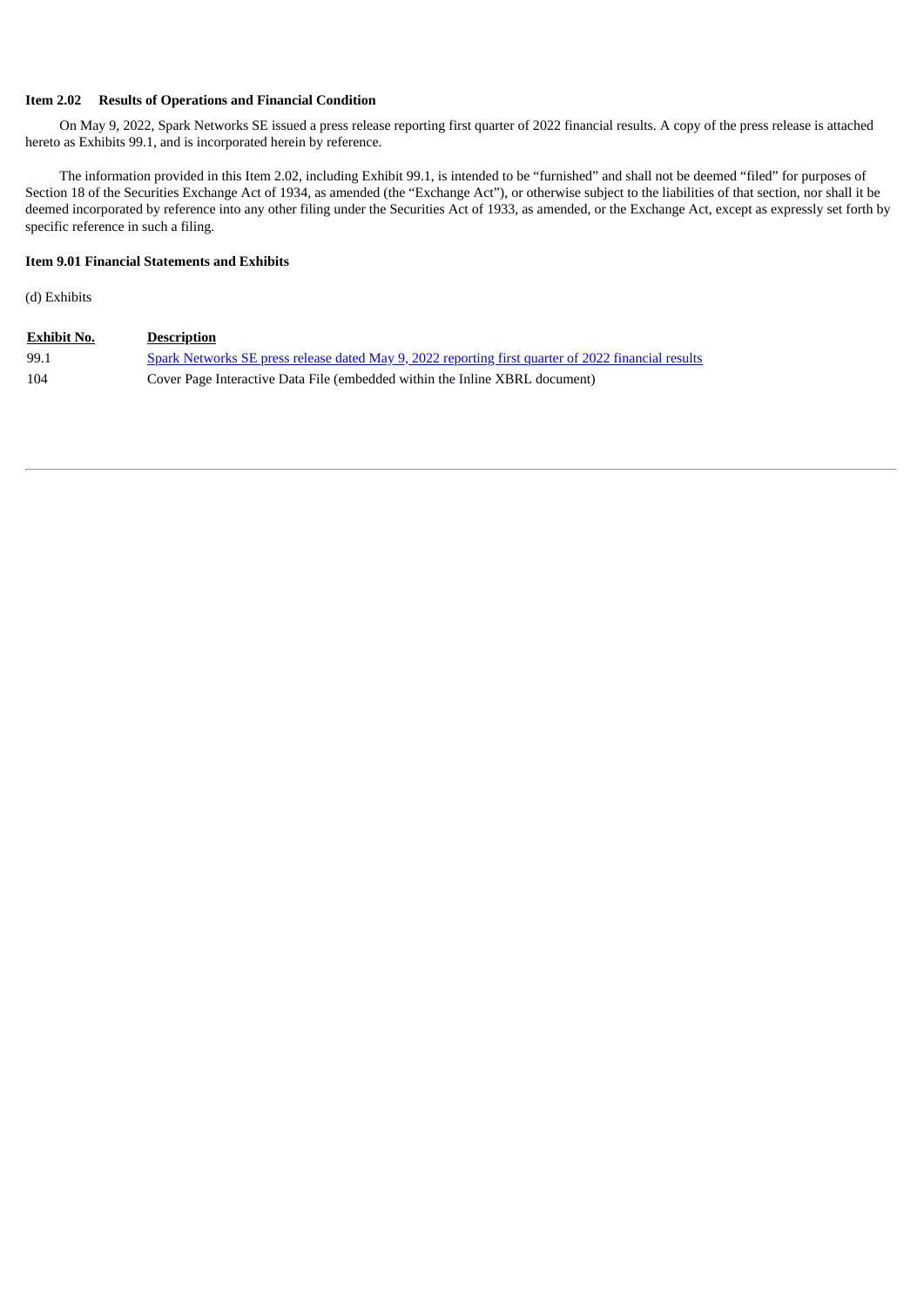#### **SIGNATURES**

Pursuant to the requirements of the Securities Exchange Act of 1934, the registrant has duly caused this report to be signed on its behalf by the undersigned hereunto duly authorized.

Spark Networks SE

Dated: May 9, 2022 By: /s/ Frederic Beckley

Frederic Beckley General Counsel & Chief Administrative Officer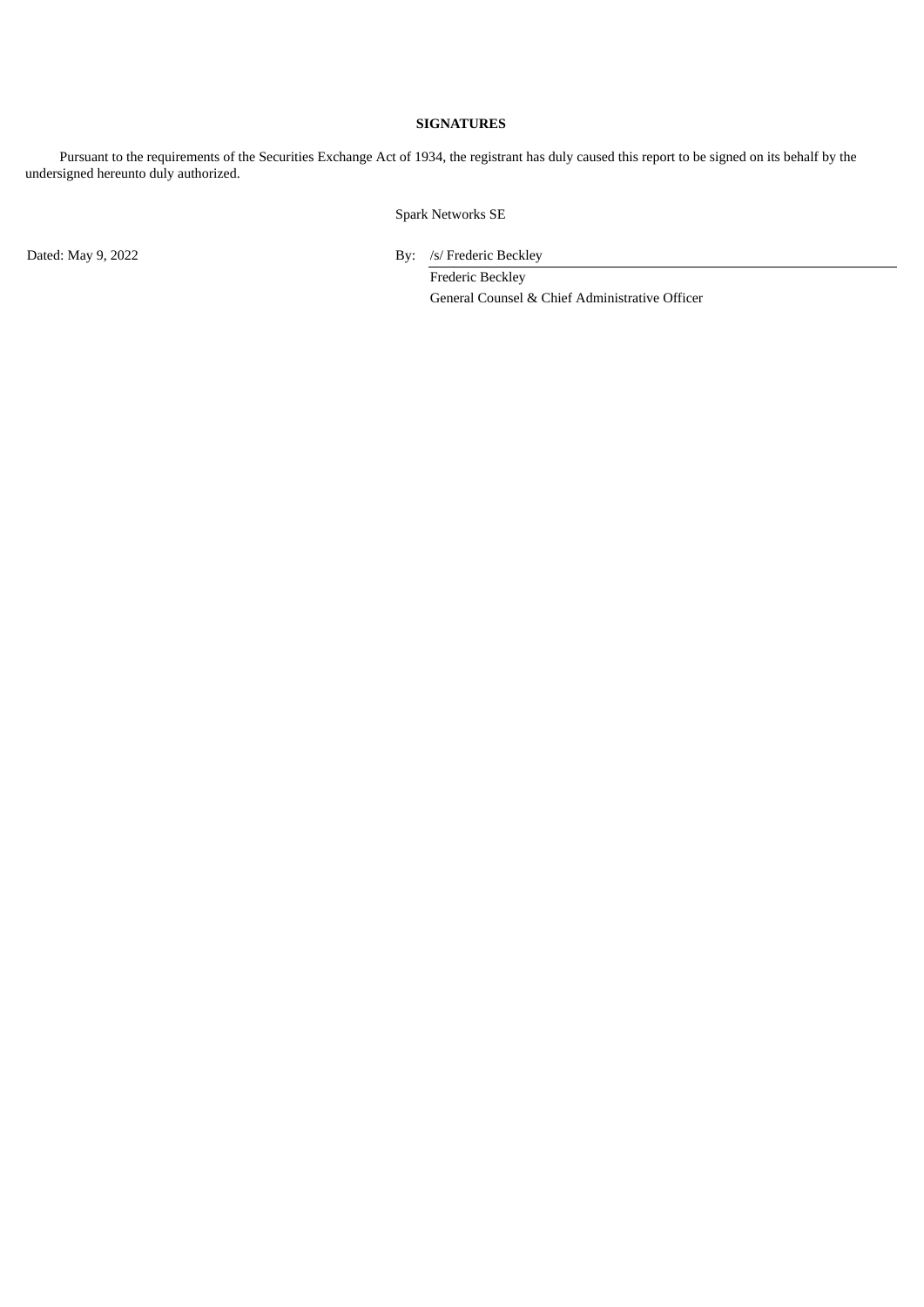# <span id="page-3-0"></span>**Strong Execution in First Quarter 2022 Leads Spark Networks to Reiterate Expected Revenue Growth for Full Year**

• Zoosk's New Subscribers Grew 15% Year Over Year and Zoosk's Key Female Engagement Metrics Increased 14% Year

Over Year in April 2022

• Company Expects Mid-to-High Single-Digit Revenue Growth for Full Year 2022

BERLIN, May 9, 2022 -- Spark Networks SE (NASDAQ: LOV), a leading social dating platform for meaningful relationships, today reported financial results for its 2022 first quarter ended March 31, 2022.

Eric Eichmann, CEO of Spark Networks, commented, "In April, Zoosk's new subscribers grew 15% year over year and key female engagement metrics increased by 14%. Also, for the quarter, Zoosk's organic traffic increased 65% year over year. With the right talent in place, the right product strategy, scalable technology and new financial flexibility, we are now well-positioned to return to sustainable revenue growth. Spark is the fourth largest online subscription-based dating company across North America and Europe by revenue, and we remain focused on successfully executing the well-developed roadmap of strategies and investments we have in place to drive revenue growth and ultimately shareholder value in 2022 and beyond."

## **First Quarter 2022 Financial Results**

- *•* Revenue was \$52.4 million, compared to \$56.4 million in the first quarter of 2021. On a constant currency basis, revenue would have been \$54.6 million in the first quarter of 2022, down 3% year over year.
- *•* Net Loss was \$5.3 million, compared to \$6.5 million in the first quarter of 2021.
- Adjusted EBITDA<sup> $(1)$ </sup> was \$3.5 million, compared to \$5.1 million in the first quarter of 2021.

## **Business Highlights and Financial Outlook**

- *•* Spark successfully refinanced its debt facility during the first quarter, to better fund its growth initiatives in 2022 and beyond.
- *•* For the month of April, following the ramp-up in marketing spend under the new debt agreement, Zoosk's new subscribers grew 15% year over year.
- Zoosk's female paid subscriptions and positive match responses, key engagement indicators, both increased 14% year over year in April.
- Zoosk's turnaround is progressing well as organic traffic increased 65% year over year in the first quarter.
- Spark expects full-year 2022 revenue to grow mid to high single-digits year over year.

Please see the table below for a reconciliation of Adjusted EBITDA, which is a non-U.S. GAAP measure, to U.S. GAAP.

## **Financial Outlook**

"During the first quarter, we successfully refinanced our existing debt facility to better fund our growth initiatives," said David Clark, Chief Financial Officer of Spark Networks. "Under the new debt facility, we have extended our maturity dates and improved our covenant flexibility, which will allow us to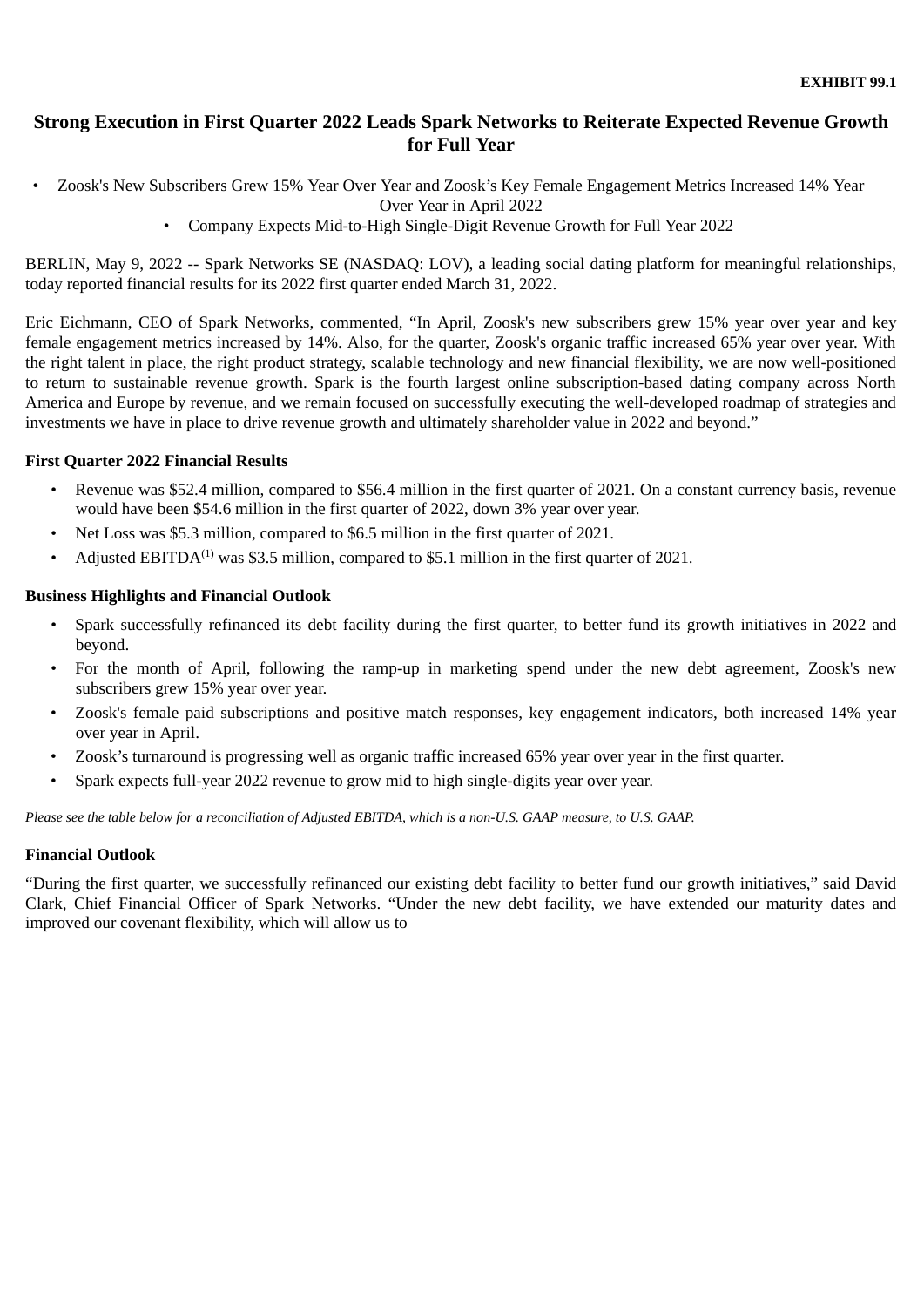increase our investment to grow our business in 2022 and beyond. For full-year 2022, we expect mid-to-high single-digit total revenue growth year over year."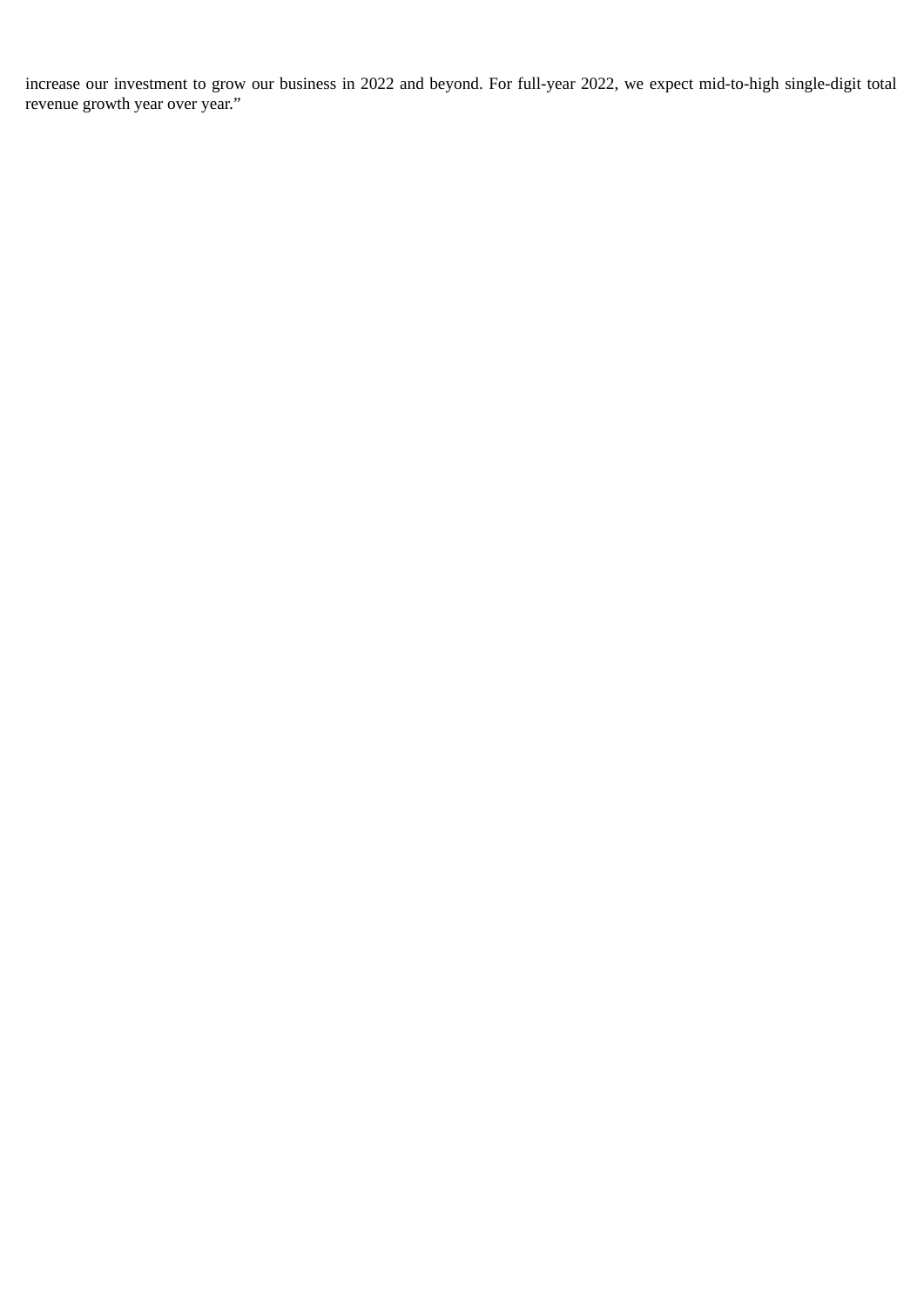## **Investor Conference Call**

Spark Networks management will host a conference call and live webcast for analysts and investors today at 5:00 p.m. Eastern Time (2:00 p.m. Pacific Time) to discuss the company's financial results.

To access the live call, dial 888-349-0106 (US and Canada) or +1 412-902-0131 (International) and ask to join the Spark Networks' call.

A live and archived webcast of the conference call will be accessible on the Investor Relations section of the company's website at https://investor.spark.net/investor-relations/home. In addition, a phone replay will be available approximately two hours following the end of the call, and it will remain available for one week. To access the call replay dial 1-877-344-7529 (US) or +1 412-317-0088 (International) and enter the replay passcode: 3630144.

## **About Spark Networks SE**

Spark Networks SE (NASDAQ: LOV) is a leading social dating platform for meaningful relationships focusing on the 40+ demographic and faith-based affiliations. Spark's widening portfolio of premium and freemium dating apps include Zoosk, EliteSingles, SilverSingles, Christian Mingle, Jdate, and JSwipe, among others. Spark is headquartered in Berlin, Germany, with offices in New York and Utah.

## **Safe Harbor Statement**

This press release contains forward-looking statements within the meaning of Section 27A of the Securities Act of 1933, as amended, and Section 21E of the Securities Exchange Act of 1934, as amended, statements involving known and unknown risks, uncertainties, and other factors that may cause Spark Networks' performance or achievements to be materially different from those of any expected future results, performance, or achievements. These statements include, without limitation, statements regarding leading indicators of revenue growth; statements regarding being well-positioned to return to sustainable revenue growth; our focus on successfully executing the well-developed roadmap of strategies and investments we have in place to drive revenue growth and ultimately shareholder value in 2022 and beyond; our refinanced debt facility providing funding for growth initiatives in 2022 and beyond; Spark's intention with respect to investment in customer acquisition in 2022; our expectations with respect to financial outlook for full year 2022 including with respect to revenue; and our marketing spend plans to drive strong growth in 2023.

Any statements in this press release that are not statements of historical fact may be considered to be forward-looking statements. Written words, such as "believes," "hopes," "intends," "estimates," "expects," "projects," "plans," "anticipates," "guides," and variations thereof, or the use of future tense, identify forward-looking statements. By their nature, forward-looking statements and forecasts involve risks and uncertainties because they relate to events and depend on circumstances that will occur in the near future. There are a number of factors that could cause actual results and developments to differ materially, including, but not limited to, the risk that the benefits from the acquisition of Zoosk, Inc. may not be fully realized or may take longer to realize than expected; risks related to the degree of competition in the markets in which Spark Networks operates; risks related to the ability of Spark Networks to retain and hire key personnel, operating results and business generally; the timing and market acceptance of new products introduced by Spark Networks' competitors; Spark Networks' ability to identify potential acquisitions; Spark Networks' ability to comply with new and evolving regulations relating to data protection and data privacy; general competition and price measures in the market place; risks related to the duration and severity of COVID-19 and its impact on Spark Networks' business; and general economic conditions. Additional factors that could cause actual results to differ are discussed under the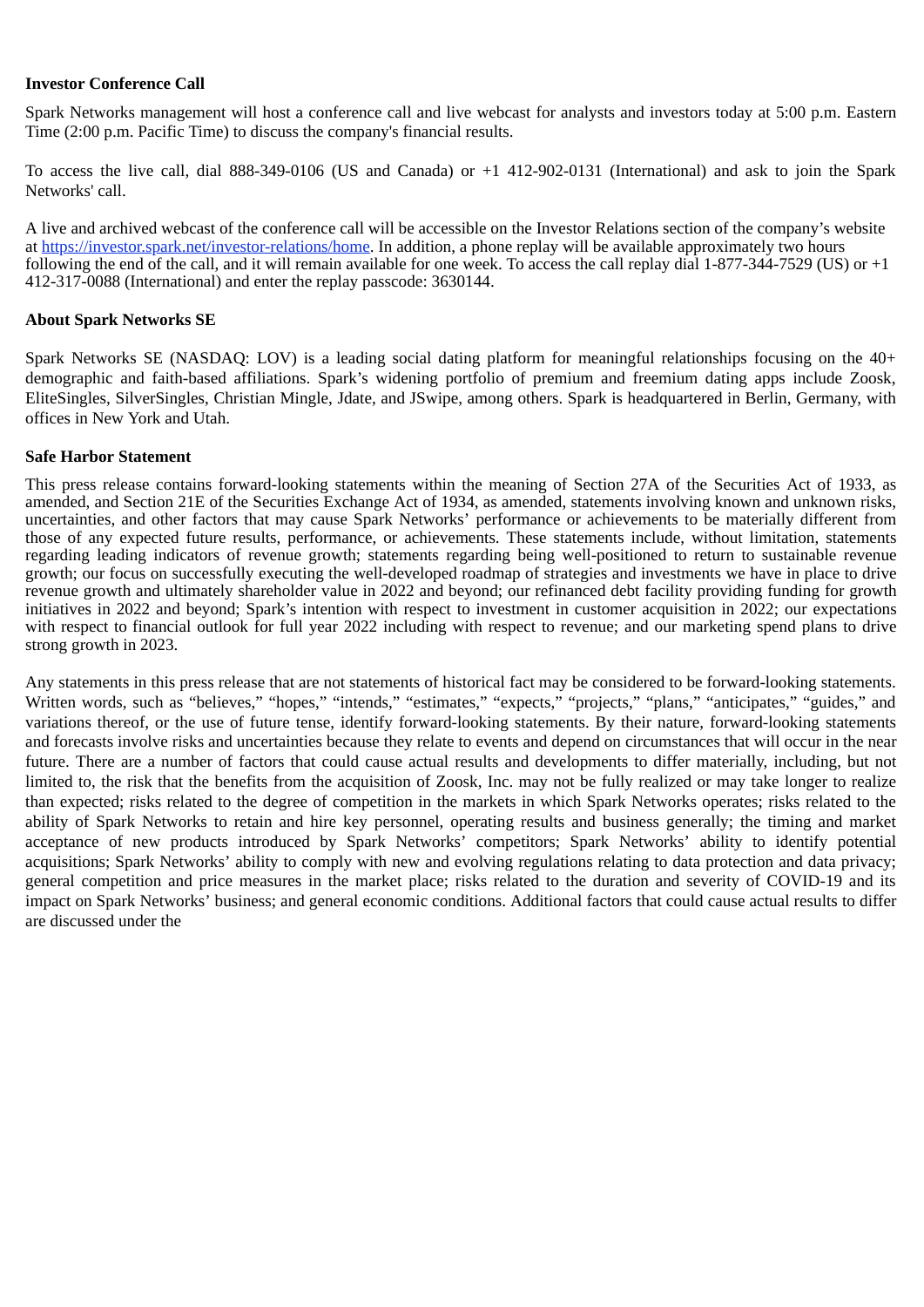heading "Risk Factors" in Spark Networks' most recent Annual Report on Form 10-K and in other sections of Spark Networks' filings with the Securities and Exchange Commission ("SEC"), and in Spark Networks' other current and periodic reports filed or furnished from time to time with the SEC. All forward-looking statements in this press release are made as of the date hereof, based on information available to the Company as of the date hereof, and the Company assumes no obligation to update any forward-looking statement except as required by law.

## **For More Information**

Investor contact: MKR Investor Relations, Inc. Todd Kehrli or Joo-Hun Kim lov@mkr-group.com

<sup>1</sup> Adjusted earnings before interest, taxes, depreciation and amortization ("Adjusted EBITDA"), a non-U.S. GAAP financial measure, is one of the primary metrics by which we evaluate the performance of our business, budget, forecast and compensate management. We believe this measure provides management and investors with a consistent view, period to period, of the core earnings generated from the ongoing operations and allows for greater transparency with respect to key metrics used by senior leadership in its financial and operational decision-making. We define Adjusted EBITDA as net earnings (loss) excluding interest expense, (gain) loss on foreign currency transactions, income tax (benefit) expense, depreciation and amortization, asset impairments, stock-based compensation expense, acquisition related costs and other costs. Adjusted EBITDA has inherent limitations in evaluating the performance of the Company, including, but not limited to the following:

- Adjusted EBITDA does not reflect the cash capital expenditures during the measurement period;
- Adjusted EBITDA does not reflect any changes in working capital requirements during the measurement period;
- Adjusted EBITDA does not reflect the cash tax payments during the measurement period; and
- Adjusted EBITDA may be calculated differently by other companies in our industry, thus limiting its value as a comparative measure.

Because of these limitations, Adjusted EBITDA should be considered in addition to other financial performance measures, including net income (loss) and our other U.S. GAAP results. A reconciliation of the Adjusted EBITDA for the three months ended March 31, 2022 and 2021 can be found in the table below.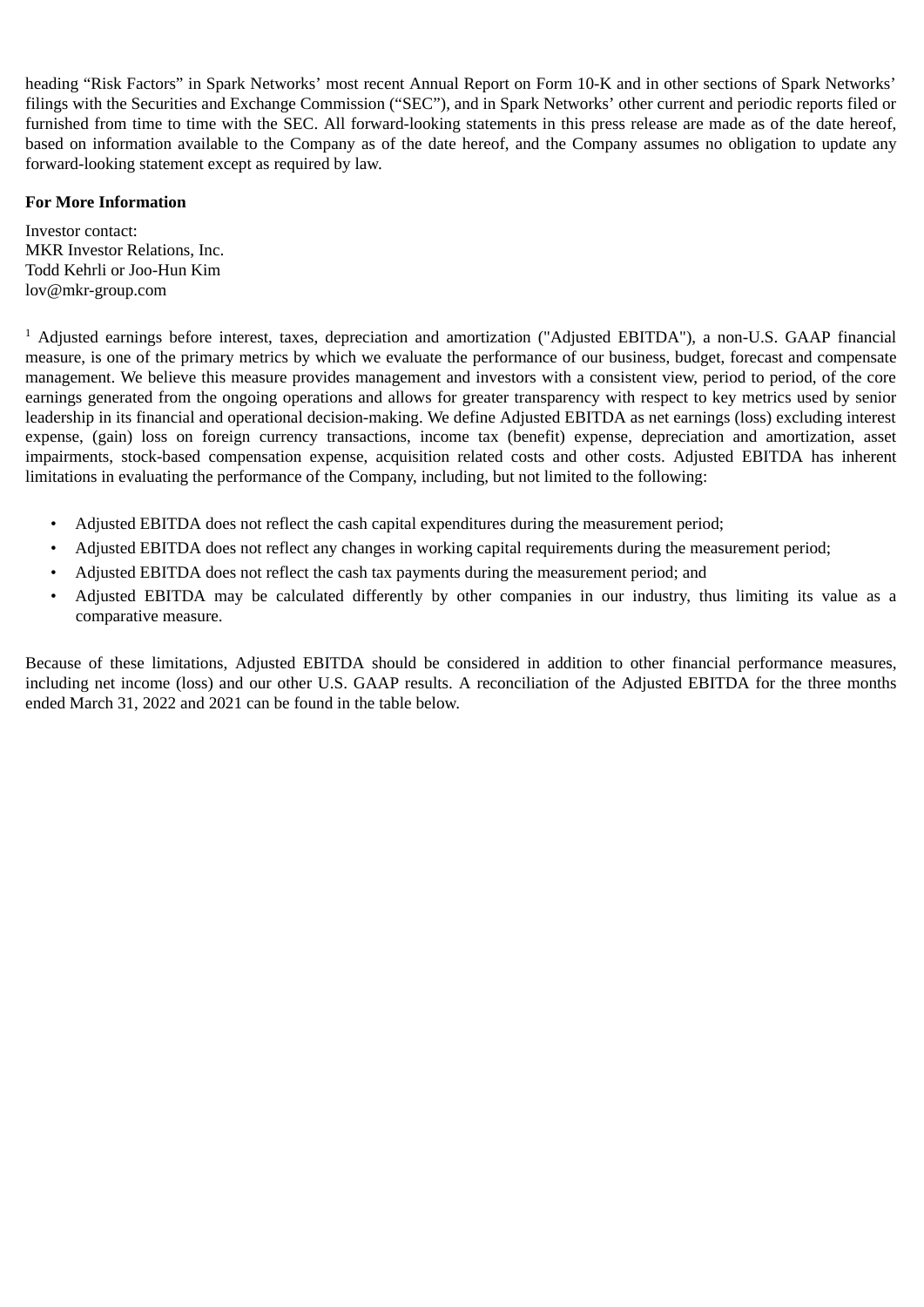#### **Spark Networks SE Condensed Consolidated Balance Sheets (Unaudited) (in thousands)**

|                                                |    | <b>March 31, 2022</b> |    | <b>December 31, 2021</b> |  |
|------------------------------------------------|----|-----------------------|----|--------------------------|--|
| <b>Assets</b>                                  |    |                       |    |                          |  |
| Cash and cash equivalents                      | \$ | 13,007                | \$ | 16,141                   |  |
| Accounts receivable, net                       |    | 5,753                 |    | 6,261                    |  |
| Goodwill and intangible assets                 |    | 163,782               |    | 164,113                  |  |
| Other assets                                   |    | 23,642                |    | 23,286                   |  |
| Total assets                                   |    | 206,184               |    | 209,801                  |  |
| <b>Liabilities and Shareholders' Equity</b>    |    |                       |    |                          |  |
| Current portion of long-term debt              | \$ |                       | \$ | 17,593                   |  |
| Accounts payable                               |    | 2,098                 |    | 11,474                   |  |
| Deferred revenue                               |    | 35,299                |    | 36,973                   |  |
| Accrued expenses and other current liabilities |    | 26,359                |    | 27,042                   |  |
| Long-term debt, net of current portion         |    | 94,282                |    | 64,531                   |  |
| Other liabilities                              |    | 19,191                |    | 19,495                   |  |
| <b>Total liabilities</b>                       |    | 177,229               |    | 177,108                  |  |
| Total shareholders' equity                     |    | 28,955                |    | 32,693                   |  |
| Total liabilities and shareholders' equity     |    | 206,184               |    | 209.801                  |  |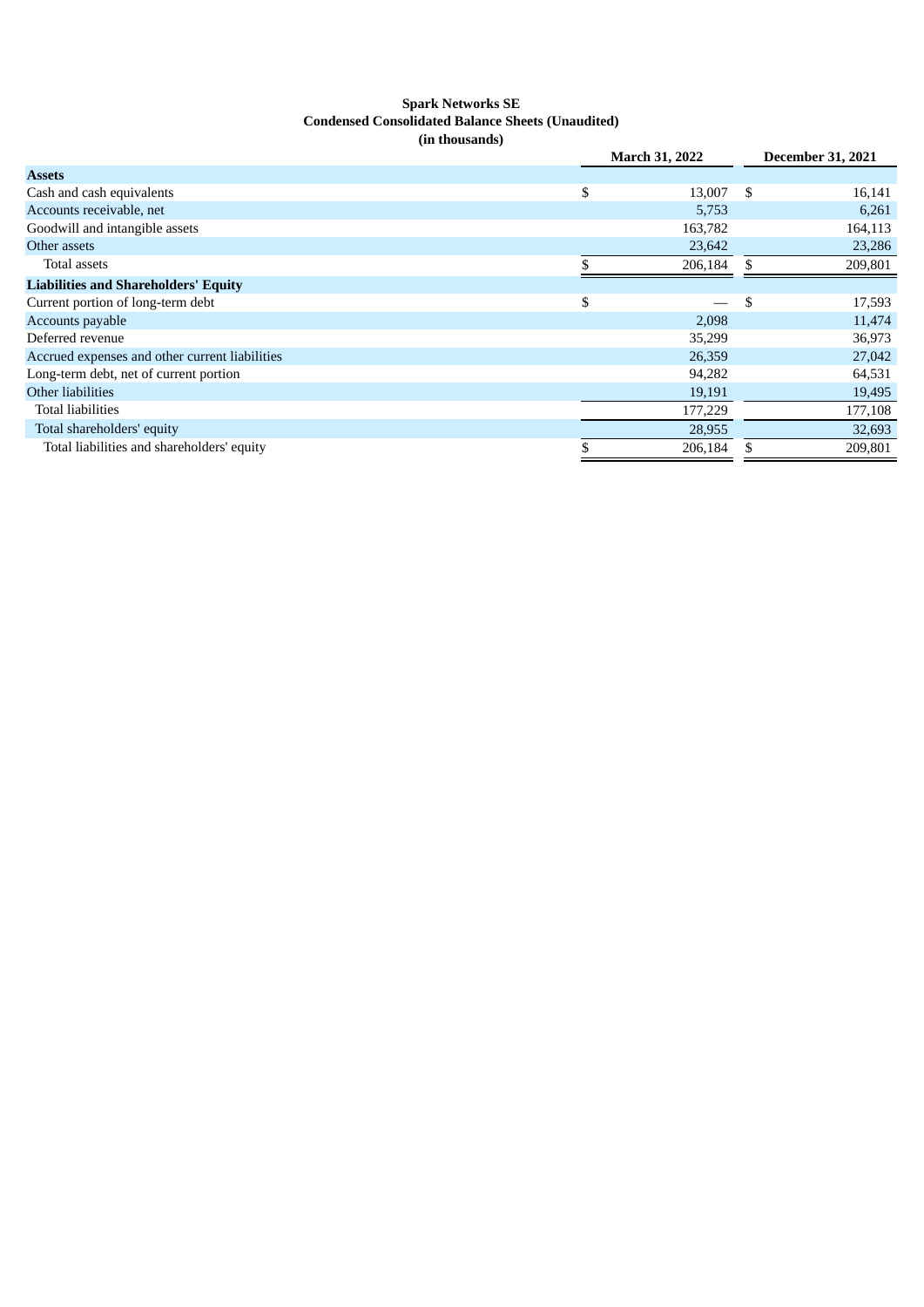#### **Spark Networks SE Condensed Consolidated Statements of Operations (Unaudited) (in thousands)**

|                                                             |   | Three Months Ended March 31, |          |  |  |
|-------------------------------------------------------------|---|------------------------------|----------|--|--|
|                                                             |   | 2022                         | 2021     |  |  |
| Revenue                                                     |   | 52,374 \$                    | 56,379   |  |  |
| Operating costs and expenses:                               |   |                              |          |  |  |
| Cost of revenue, exclusive of depreciation and amortization |   | 34,246                       | 36,918   |  |  |
| Other operating costs and expenses                          |   | 16,038                       | 18,441   |  |  |
| Total operating costs and expenses                          |   | 50,284                       | 55,359   |  |  |
| Operating income                                            |   | 2,090                        | 1,020    |  |  |
| Other expense, net                                          |   | (7,386)                      | (5, 184) |  |  |
| Loss before income taxes                                    |   | (5,296)                      | (4, 164) |  |  |
| Income tax expense                                          |   | (53)                         | (2,340)  |  |  |
| Net loss                                                    | D | $(5,349)$ \$                 | (6,504)  |  |  |

#### **Reconciliation of Net loss to Adjusted EBITDA (Unaudited):**

|                                       | <b>Three Months Ended March 31,</b> |              |  |         |  |
|---------------------------------------|-------------------------------------|--------------|--|---------|--|
| (in thousands)                        |                                     | 2022         |  |         |  |
| <b>Net loss</b>                       |                                     | $(5,349)$ \$ |  | (6,504) |  |
| Interest expense                      |                                     | 6,882        |  | 3,440   |  |
| Loss on foreign currency transactions |                                     | 767          |  | 1,728   |  |
| Income tax expense                    |                                     | 53           |  | 2,340   |  |
| Depreciation and amortization         |                                     | 603          |  | 2,290   |  |
| Stock-based compensation expense      |                                     | 502          |  | 1,036   |  |
| Other $costs^{(1)}$                   |                                     | 22           |  | 795     |  |
| <b>Adjusted EBITDA</b>                |                                     | 3,480        |  | 5,125   |  |

 $<sup>(1)</sup>$  Includes primarily consulting and advisory fees related to special projects, as well as non-cash acquisition related expenses, post-merger integration</sup> activities and long-term debt transaction and advisory fees.